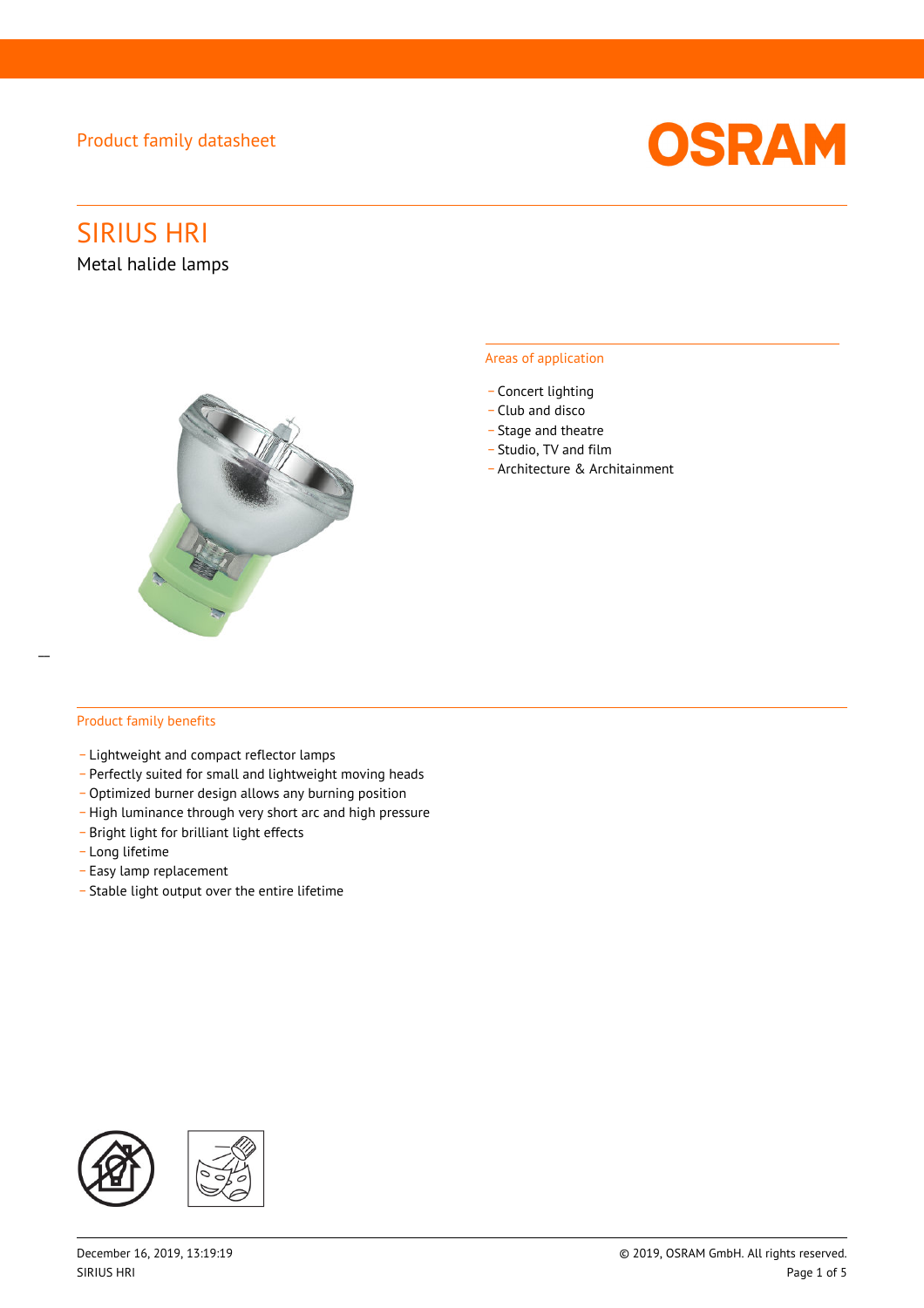# Product family datasheet









Product line drawing **Product line drawing** Product line drawing Product line drawing



 $\overline{a}$ 





Product line drawing extending Product line drawing Product line drawing Product line drawing







Product line drawing **Product line drawing** Product line drawing **Product line drawing** 



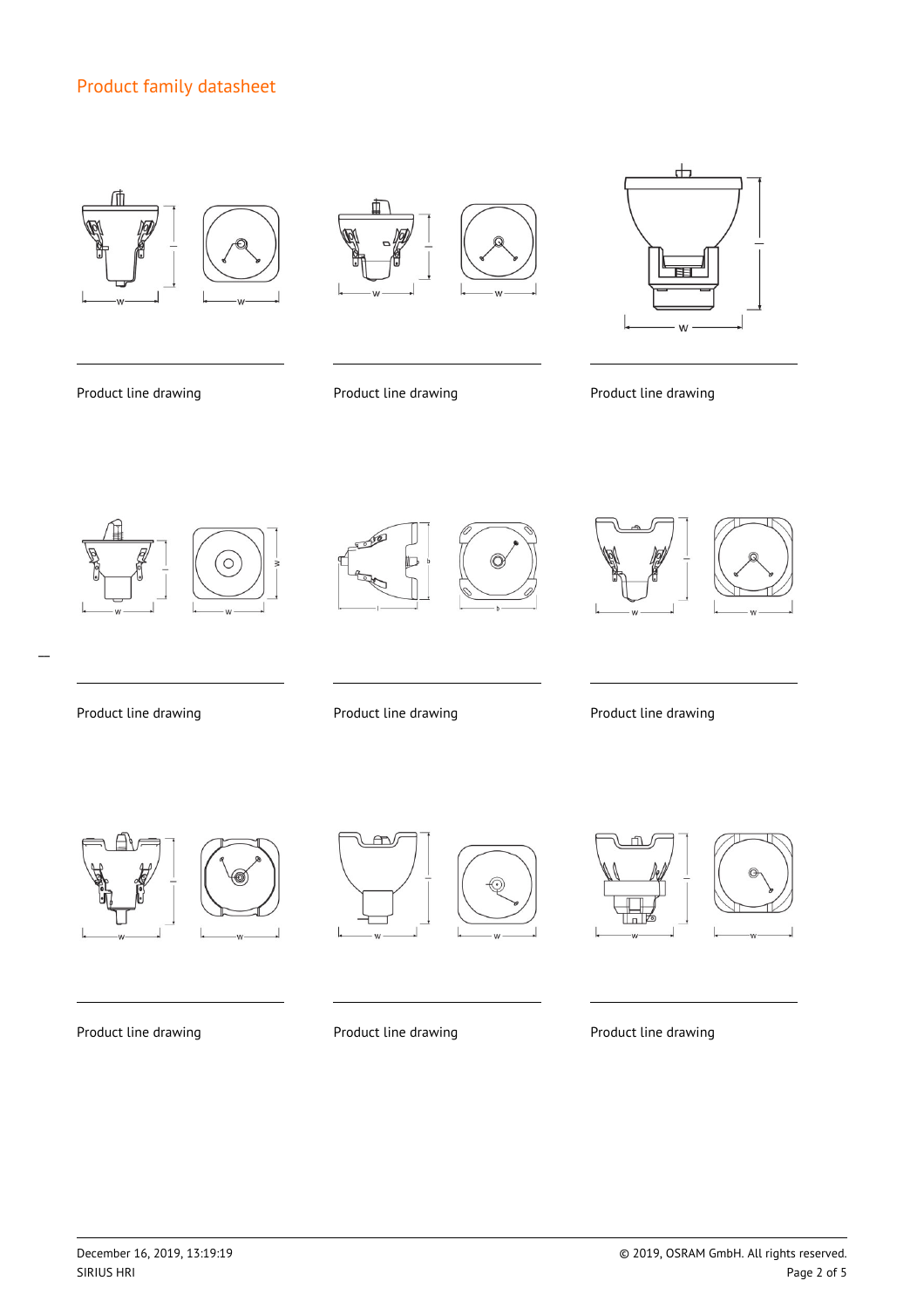Technical data

|                            | <b>Electrical data</b>    |                           | <b>Photometrical data</b>                 |                           |                                     | Light technical data                |                 | Dimensions & weight         |                            |            |
|----------------------------|---------------------------|---------------------------|-------------------------------------------|---------------------------|-------------------------------------|-------------------------------------|-----------------|-----------------------------|----------------------------|------------|
| <b>Product description</b> | <b>Nominal</b><br>wattage | <b>Nominal</b><br>current | <b>Nominal</b><br><b>Luminous</b><br>flux | Color<br>temper-<br>ature | Color<br>render-<br>ing index<br>Ra | <b>Maximum color</b><br>temperature | Focal<br>length | Aperture window,<br>maximum | <b>Diamete</b><br><b>r</b> | Length     |
| SIRIUS HRI 100 W           | 100.00 W                  | 1.8 A                     | 3680 lm                                   | 9000 K                    | 60                                  | 9300K                               | 30.0 mm         | 5x3.8 mm                    | 45.0 mm                    | 53.0 mm    |
| SIRIUS HRI 132 W SC        | 132.00 W                  | 1.8 A                     | 5150 lm                                   | 9200 K                    | 60                                  | 9200 K                              | 37.7 mm         | 5x3.8 mm                    | 46.0 mm                    | max. 44 mm |
| SIRIUS HRI 140 W RO        | 140.00 W                  | 1.9A                      | 5400 lm                                   | 9200 K                    | 60                                  | 9200 K                              | 37.7 mm         | 5x3.8 mm                    | 46.0 mm                    | max. 44 mm |
| SIRIUS HRI 190 W+          | 190.00 W                  | 2.7A                      | 8100 lm                                   | 8200 K                    | 73                                  | 8200K                               | 34.5 mm         | 5x3.8 mm                    | 51.0 mm                    | 54.2 mm    |
| SIRIUS HRI 230 W           | 230.00 W                  | 3.3 A                     | 9500 lm                                   | 8000 K                    | 75                                  | 8000 K                              | 34.5 mm         | $5x3.8$ mm                  | 51.0 mm                    | 54.5 mm    |
| SIRIUS HRI 231 W           | 231.00 W                  | 3.3 A                     | 10800 lm                                  | 8000 K                    | 75                                  |                                     |                 |                             | 51.0 mm                    | 50.0 mm    |
| SIRIUS HRI 280 W           | 280.00 W                  | 4 A                       | 11500 lm                                  | 7800 K                    | 78                                  | 7800 K                              |                 | 35.5 mm 5x3.8 mm            | 51.0 mm                    | 54.5 mm    |
| SIRIUS HRI 280 W RO        | 280.00 W                  | 4 A                       | 11500 lm                                  | 7800 K                    | 78                                  |                                     |                 |                             | 51.0 mm                    | 54.5 mm    |
| SIRIUS HRI 281 W           | 281.00 W                  | 4 A                       | 13000 lm                                  | 7800 K                    | 78                                  |                                     |                 |                             | 51.0 mm                    | 50.0 mm    |
| SIRIUS HRI 330 W           | 330.00 W                  | 5 A                       | 12000 lm                                  | 7400 K                    | 86                                  | 7400 K                              | 31.0 mm 8.0 mm  |                             | 56.0 mm                    | 63.0 mm    |
| SIRIUS HRI 330 W X8        | 330.00 W                  | 4.4A                      | 18000 lm                                  | 8000 K                    | 85                                  |                                     |                 |                             | 58.0 mm                    | 66.0 mm    |
| SIRIUS HRI 330 W XL        | 330.00 W                  | 5 A                       | 16500 lm                                  | 7250K                     | 71                                  |                                     |                 |                             | 56.0 mm                    | 63.0 mm    |
| SIRIUS HRI 370W LL         | 370.00 W                  | 5 A                       | 18000 lm                                  | 7400 K                    | 86                                  |                                     |                 |                             | 58.0 mm                    | 72.0 mm    |
| SIRIUS HRI 371 W           | 371.00 W                  | 5 A                       | 18300 lm                                  | 7650K                     | 85                                  |                                     |                 |                             | 58.0 mm 72.0 mm            |            |
| SIRIUS HRI 371 W S         | 371.00 W                  | 5 A                       | 19800 lm                                  | 7650K                     | 85                                  |                                     |                 |                             | 58.0 mm 72.0 mm            |            |
| SIRIUS HRI 440 W           | 440.00 W                  | 5.3 A                     | 20000 lm                                  | 7000 K                    | 80                                  | 7000 K                              | 41.0 mm 8.0 mm  |                             | 58.0 mm 71.0 mm            |            |
| SIRIUS HRI 440 W H         | 440.00 W                  | 5.3 A                     | 18000 lm                                  | 7000 K                    | 75                                  |                                     |                 |                             | 65.0 mm                    | 60.0 mm    |
| SIRIUS HRI 440 W S         | 440.00 W                  | 4.4 A                     | 22800 lm                                  | 7000 K                    | 80                                  |                                     |                 |                             | 11.8 mm 71.0 mm            |            |
| SIRIUS HRI 461 W           | 461.00 W                  | 5.3 A                     | 24000 lm                                  | 7500 K                    | 80                                  |                                     |                 |                             | 60.0 mm                    | 67.0 mm    |
| SIRIUS HRI 461 W S         | 461.00 W                  | 5.3 A                     | 24000 lm                                  | 7500 K                    | 80                                  |                                     |                 |                             | 60.0 mm                    | 67.0 mm    |
| SIRIUS HRI 470 W           | 470.00 W                  | 5.3 A                     | 20500 lm                                  | 7000 K                    | 80                                  |                                     |                 |                             | 58.0 mm                    | 71.0 mm    |
| SIRIUS HRI 470 W S         | 470.00 W                  | 5.3 A                     | 21500 lm                                  | 7000 K                    | 80                                  |                                     |                 |                             | 58.0 mm 71.0 mm            |            |
| SIRIUS HRI 470 W RO        | 470.00 W                  | 5.3 A                     | 19500 lm                                  | 7500 K                    | 80                                  |                                     |                 |                             | 60.0 mm 67.0 mm            |            |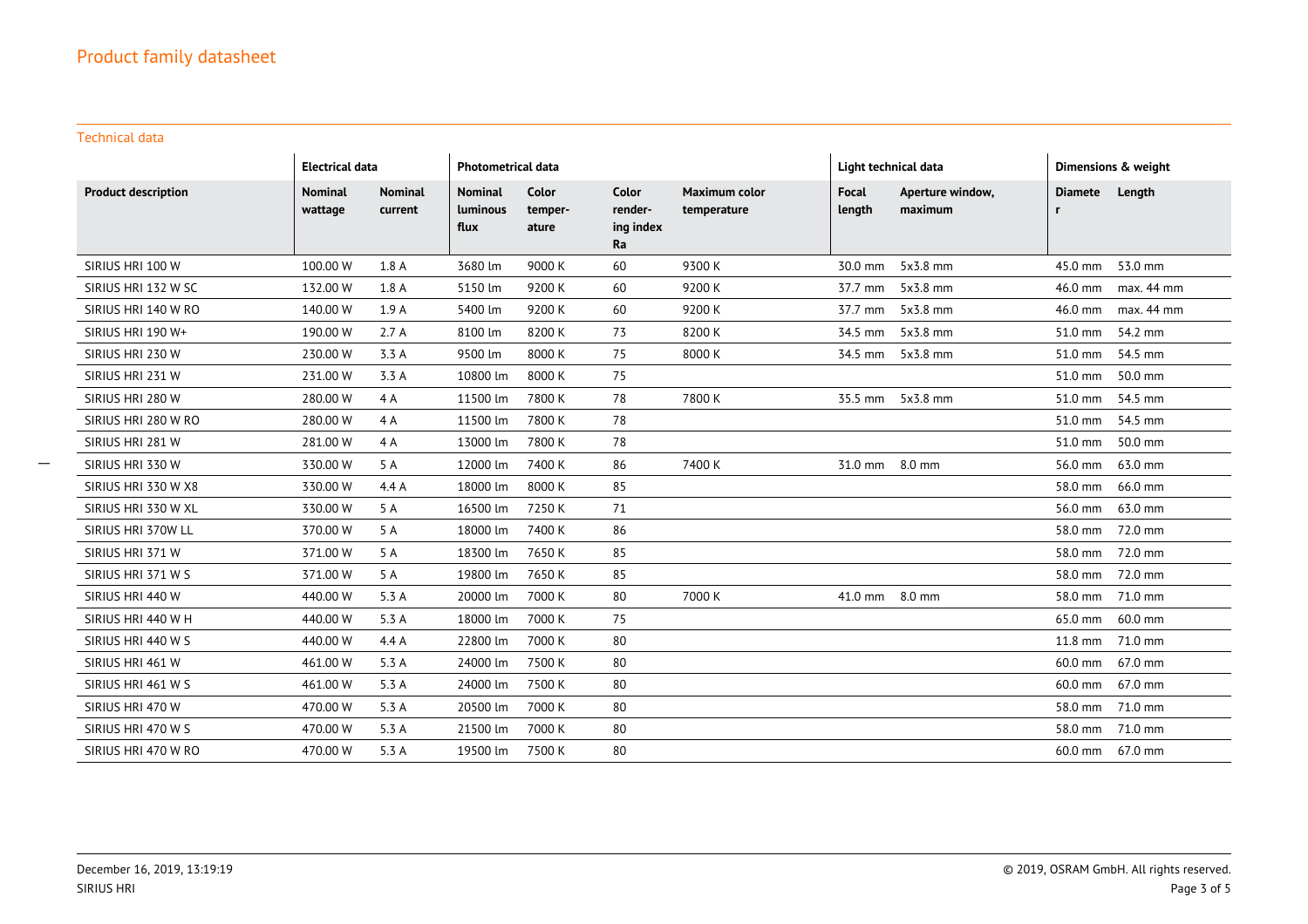|                            | Lifespan | <b>Capabilities</b>     |         | <b>Certificates</b><br>&<br>standards |
|----------------------------|----------|-------------------------|---------|---------------------------------------|
| <b>Product description</b> | Lifespan | <b>Burning position</b> | Cooling | $E E I -$<br><b>Energy</b><br>Label   |
| SIRIUS HRI 100 W           | 6000h    | Any                     | Forced  | В                                     |
| SIRIUS HRI 132 W SC        | 6000 h   | Any                     | Forced  | A                                     |
| SIRIUS HRI 140 W RO        | 6000h    | Any                     | Forced  | A                                     |
| SIRIUS HRI 190 W+          | 3000 h   | Any                     | Forced  | A                                     |
| SIRIUS HRI 230 W           | 2500 h   | Any                     | Forced  | A                                     |
| SIRIUS HRI 231 W           | 2000 h   | Any                     |         | A                                     |
| SIRIUS HRI 280 W           | 2000 h   | Any                     | Forced  | A                                     |
| SIRIUS HRI 280 W RO        | 2000 h   | Any                     |         | A                                     |
| SIRIUS HRI 281 W           | 2000 h   | Any                     |         | Α                                     |
| SIRIUS HRI 330 W           | 1500h    | Any                     | Forced  |                                       |
| SIRIUS HRI 330 W X8        | 1500h    | Any                     |         | A                                     |
| SIRIUS HRI 330 W XL        | 1500h    | Any                     |         |                                       |
| SIRIUS HRI 370W LL         | 6000h    | Any                     |         |                                       |
| SIRIUS HRI 371 W           | 1500h    | Any                     |         |                                       |
| SIRIUS HRI 371 W S         | 1500h    | Any                     |         |                                       |
| SIRIUS HRI 440 W           | 1500h    | Any                     | Forced  | A                                     |
| SIRIUS HRI 440 W H         | 1500h    | Any                     |         |                                       |
| SIRIUS HRI 440 W S         | 1500h    | Any                     |         | A                                     |
| SIRIUS HRI 461 W           | 1500h    | Any                     |         |                                       |
| SIRIUS HRI 461 W S         | 1500h    | Any                     |         |                                       |
| SIRIUS HRI 470 W           | 1500 h   | Any                     |         |                                       |
| SIRIUS HRI 470 W S         | 1500h    | Any                     |         |                                       |
| SIRIUS HRI 470 W RO        | 1500 h   | Any                     |         | A                                     |

 $\overline{\phantom{a}}$